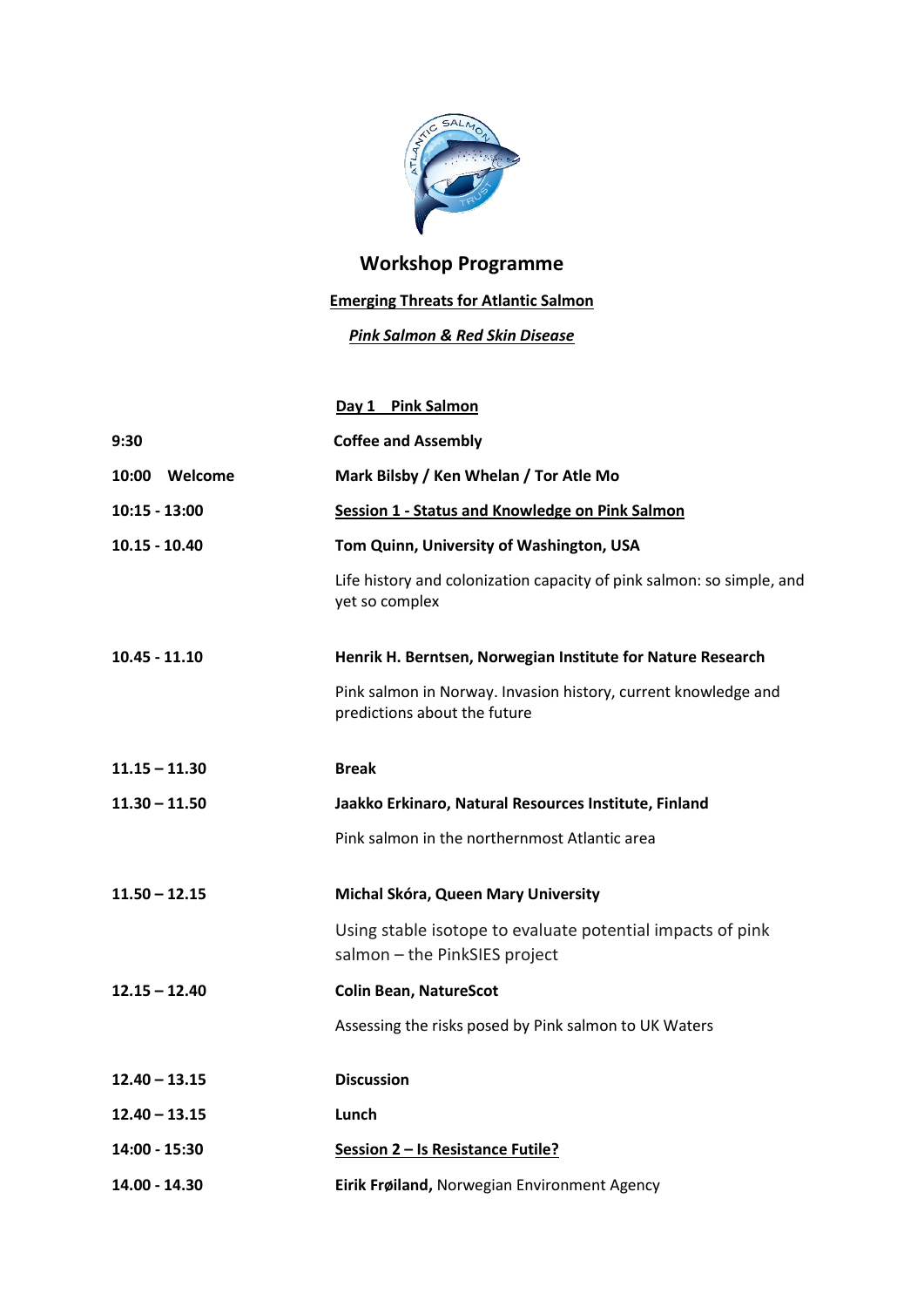|                  | Pink Salmon in Norway - Situation report and control measures                                                                                                                                                                                                                                     |
|------------------|---------------------------------------------------------------------------------------------------------------------------------------------------------------------------------------------------------------------------------------------------------------------------------------------------|
| 14:30 - 15.30    | Session 3 - Knowledge Gaps                                                                                                                                                                                                                                                                        |
|                  | Understanding distribution in 2023<br>$\circ$<br>2023 Readiness<br>$\circ$<br>Towards 2023 - Assessing the geographical spread of pink<br>$\circ$<br>salmon/ Mobilising Citizen Scientists / eDNA sampling across<br>the UK / Ireland?<br>Final Discussion and Summary Recommendations<br>$\circ$ |
|                  | Day 2 Red Skin Disease                                                                                                                                                                                                                                                                            |
| 9:30             | <b>Coffee and Assembly</b>                                                                                                                                                                                                                                                                        |
| Welcome<br>10:00 | Mark Bilsby / Ken Whelan / Tor Atle Mo                                                                                                                                                                                                                                                            |
| $10:15 - 13:00$  | Session 1 - Status and Knowledge on Pink Salmon                                                                                                                                                                                                                                                   |
| $10.15 - 10.30$  | Tor Atle Mo, Norwegian Institute for Nature Research                                                                                                                                                                                                                                              |
|                  | A brief history of Red Skin Disease - what do we know?                                                                                                                                                                                                                                            |
| $10.30 - 10.45$  | <b>Richard Davies, Outer Hebrides Fisheries Trust</b>                                                                                                                                                                                                                                             |
|                  | Setting the scene for a Scottish River                                                                                                                                                                                                                                                            |
| $10.45 - 11.30$  | Charlotte Axén, National Veterinary Institute, Sweden                                                                                                                                                                                                                                             |
|                  | Red Skin Disease – the search for the causative agent, a potential<br>breakthrough                                                                                                                                                                                                                |
| $11.30 - 11.45$  | <b>Break</b>                                                                                                                                                                                                                                                                                      |
| $11.45 - 12.15$  | <b>Neil Purvis, Marine Scotland Science</b>                                                                                                                                                                                                                                                       |
|                  | Red Skin Disease in Scotland - what we know so far.                                                                                                                                                                                                                                               |
| $12.15 - 12.30$  | Tor Atle Mo, Norwegian Institute for Nature Research                                                                                                                                                                                                                                              |
|                  | Is there a link between Red Skin Disease and Red Vent?                                                                                                                                                                                                                                            |
| $12.30 - 13.00$  | <b>Discussion</b>                                                                                                                                                                                                                                                                                 |
| $13.00 - 14.00$  | Lunch                                                                                                                                                                                                                                                                                             |
| 14:00 to 15:30   | Session 2 - Is Resistance Futile?                                                                                                                                                                                                                                                                 |
| 14.00 to 14.20   | Michael Millane, Inland Fisheries Ireland                                                                                                                                                                                                                                                         |
|                  | Managing Red Skin Disease in Ireland                                                                                                                                                                                                                                                              |